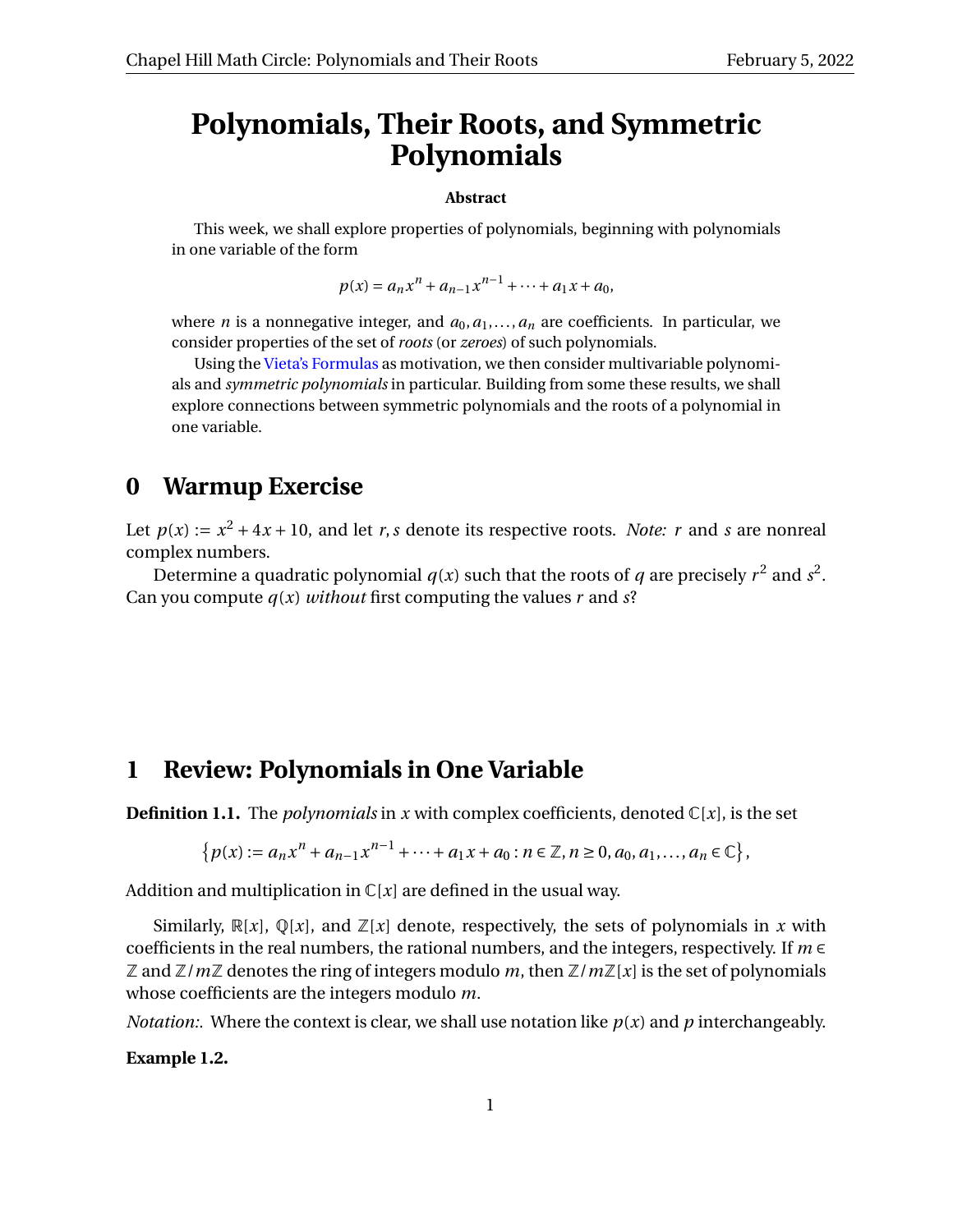- $5x^2 + 2x 3 \in \mathbb{Z}[x]$
- $\bullet -\frac{17}{3}$  $\frac{17}{3}x^4 - 2x + \frac{81}{16}$  ∈ ℚ[*x*]
- $-\pi x^5 + 13x^3 e$  $2x + \frac{5}{21} \in \mathbb{R}[x]$
- $(1-2i)x^4 + (\frac{7}{22} + (\log 8)i)x^3 14x^2 + \frac{87}{13}ix + (\cos \frac{2\pi}{7} + \sin \frac{2\pi}{7}i) \in \mathbb{C}[x]$

*Remark.* Since  $\mathbb{Z} \subseteq \mathbb{Q} \subseteq \mathbb{R} \subseteq \mathbb{C}$ , we likewise have the chain of inclusions  $\mathbb{Z}[x] \subseteq \mathbb{Q}[x] \subseteq \mathbb{R}[x] \subseteq \mathbb{R}$  $\mathbb{C}[x]$ . For example, a polynomial with rational coefficients also has complex coefficients. Conversely, given a polynomial  $p(x) \in \mathbb{Z}[x]$ , we can view the coefficents modulo *m* in order to obtain the associated polynomial in  $\mathbb{Z}/m\mathbb{Z}[x]$ .

1.1 How would you define polynomials in multiple variables? For example, if *x* and *y* are indeterminates, how might you define  $\mathbb{C}[x, y]$ , the set of polynomials over  $\mathbb C$  in both x and *y*? What about  $\mathbb{C}[x_1, x_2, \ldots, x_n]$ ?

1.2 What is the *degree* of a polynomial *p* (denoted deg*p*)? (Ideally, you should be able to answer this for polynomials in one variable, as well as in multiple variables.)

1.3 Let  $p(x) \in \mathbb{C}[x]$ . What is a *root* or *zero* of  $p$ ?

1.4 First, we explore a relationship between degree 1 factors of polynomials and their roots:

<span id="page-1-0"></span>**Theorem 1.3** (Polynomial Remainder Theorem). Let  $p \in \mathbb{C}[x]$  and  $c \in \mathbb{C}$ . Then the re*mainder when dividing p*(*x*) *by x*−*a is the constant p*(*c*)*. (That is, p is expressible in the form*  $p(x) = (x - c)q(x) + p(c)$  *for some polynomial q, and where*  $p(c)$  *is the constant.)*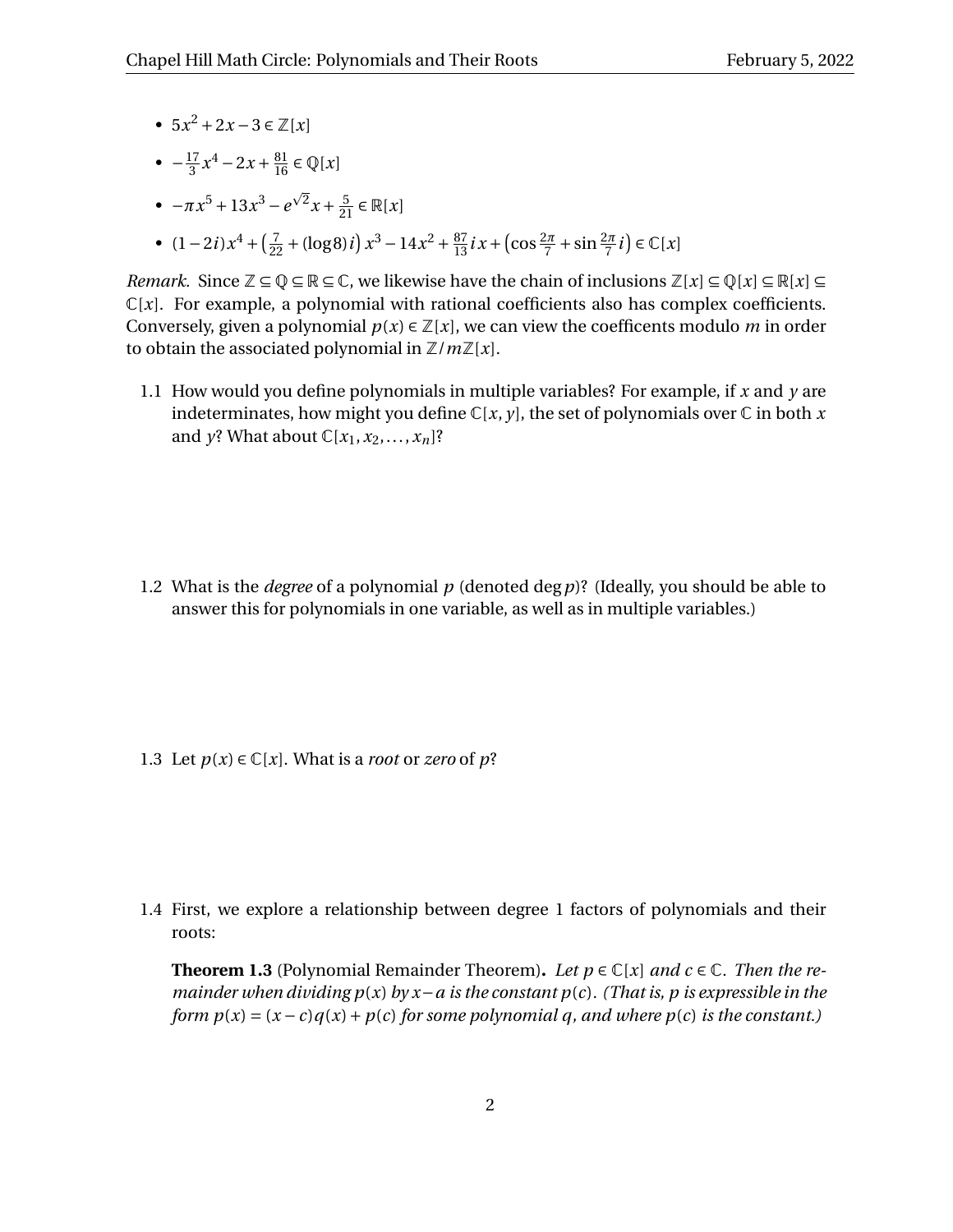*Note:* Our priority is that you understand and can use this theorem later. Being able to prove it would be a bonus, but secondary.

1.5 Next, we present an important corollary to Theorem [1.3:](#page-1-0)

**Corollary 1.3(a).** *If*  $p \in \mathbb{C}[x]$  *and*  $c \in \mathbb{C}$ *, then*  $x - c$  *divides*  $p$  *if and only if*  $p(c) = 0$ *.* 

*Note:* Again, the priority is being able to understand and apply this Corollary, not prove it.

# **2 The Fundamental Theorem of Algebra and Vieta's Formulas**

We begin with the following, whose proof is beyond the scope of this session:

**Theorem 2.1** (The Fundamental Theorem of Algebra). *Let*  $p(x) := a_n x^n + a_{n-1} x^{n-1} + \cdots$  $a_1x + a_0$  *be a polynomial with coefficients*  $a_0, a_1, \ldots, a_n$  *lying in*  $\mathbb C$ *. If p is not a constant polynomial, then p has at least one root in* C*.*

*Remark.* To better appreciate the value of The Fundamental Theorem of Algebra, we note that it uses *in an essential way* that the coefficients and roots of our polynomial both lie in C, the field of complex numbers. For example:

- $3x-2 \in \mathbb{Z}[x]$  has the unique root  $r := \frac{2}{3}$  $\frac{2}{3}$ , and this roots is not *an integer*
- $x^2 2 \in \mathbb{Q}[x]$  has the roots  $\pm$ p 2, which are not rational
- $x^2 + 1 \in \mathbb{R}[x]$  has the roots  $\pm i$ , which are not real numbers
- $x^2 + x + 1 \in \mathbb{Z}/2\mathbb{Z}[x]$  has no roots lying in  $\mathbb{Z}/2\mathbb{Z}$

**Corollary 2.1(a).** *Let*  $p(x) := a_n x^n + a_{n-1} x^{n-1} + \cdots + a_1 x + a_0$  *be a polynomial of degree*  $n \ge 1$ *. Then there exist*  $r_1, r_2, \ldots, r_n \in \mathbb{C}$ *, not necessarily distinct, such that* 

$$
p(x) = a_n (x - r_1) (x - r_2) \cdots (x - r_n).
$$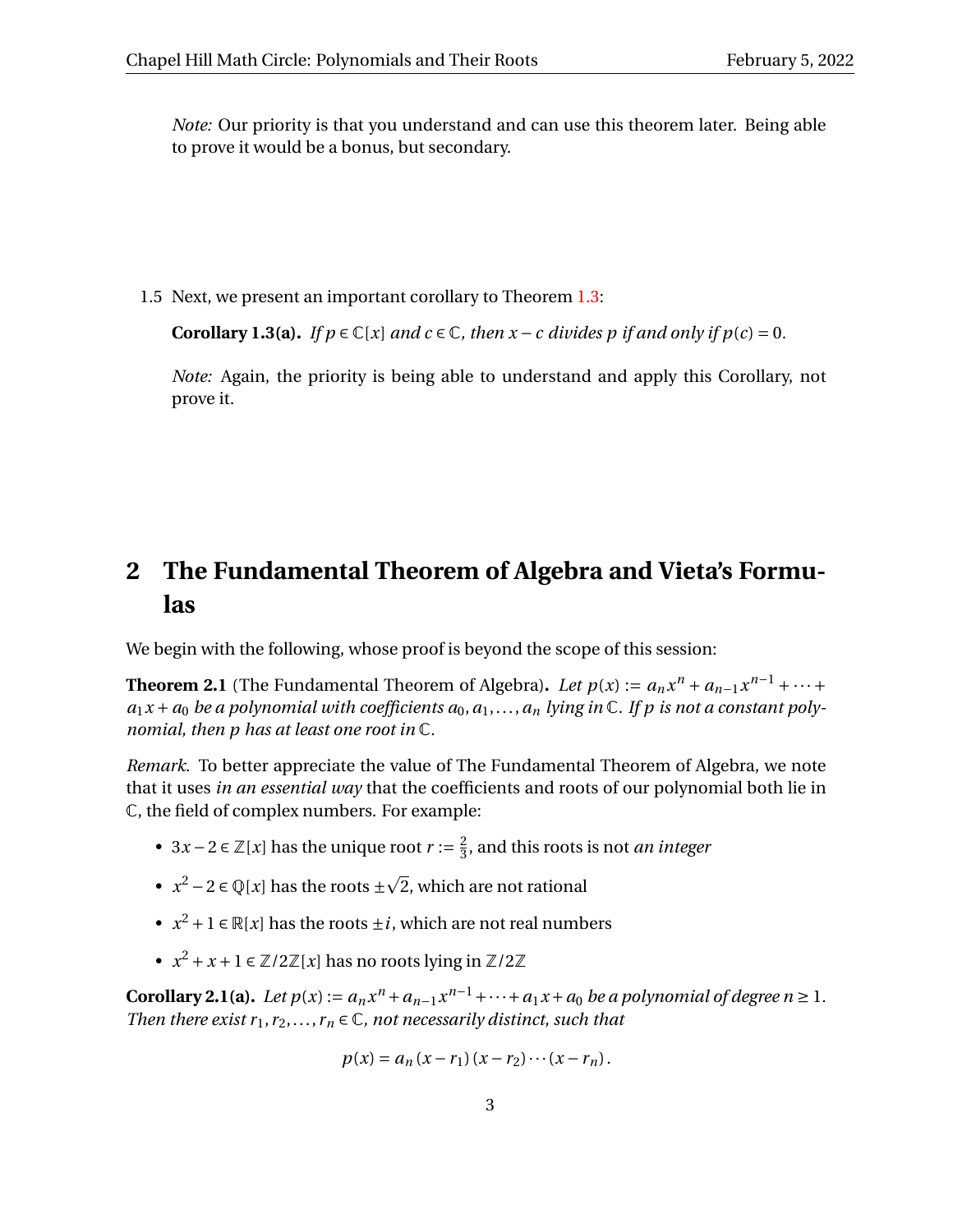*That is, a nonconstant complex polynomial of degree n has precisely n complex roots, including multiplicity.*[1](#page-3-0)

The Fundamental Theorem and its corollary tell us that every nonconstant complex polynomial "splits linearly", meaning it is expressible as product of one nonzero constant and  $n$  monic<sup>[2](#page-3-1)</sup> polynomials of degree 1. Now that we know every nonconstant polynomial over  $\mathbb C$ , let us use this to explore the relationship between the roots and coefficients of a polynomial:

2.1 Consider the polynomial  $p(x) := 2x^2 + 3x - 5$ . By The Fundamental Theorem of Algebra, *p* has precisely two roots, which we shall denote by *r* and *s*. Compute  $r + s$  and *r s*. Can you do so *without* first computing *r* and *s*?

<span id="page-3-2"></span>2.2 Let  $p(x) := 5x^3 - 14x^2 - 2x + 8$ , and denote its roots (including possible repetitions) by  $r_1, r_2, r_3$ . Compute the values

$$
r_1 + r_2 + r_3
$$

$$
r_1r_2 + r_1r_3 + r_2r_3
$$

$$
r_1r_2r_3.
$$

2.3 Let  $p(x) := 3x^5 + 17x^4 - 12x^3 - 68x^2 + 12x + 68$ , and denote its roots (including possible repetitions) by  $r_1$ ,  $r_2$ ,  $r_3$ ,  $r_4$ ,  $r_5$ . Compute the values

 $r_1 + r_2 + r_3 + r_4 + r_5$  and  $r_1r_2r_3r_4r_5$ .

In the context of Exercise[#2.2,](#page-3-2) what other expressions in the  $r_i$  can we also compute?

<span id="page-3-0"></span><sup>&</sup>lt;sup>1</sup>The *multiplicity* of a root  $r_j$  of the nonzero polynomial  $p$  is the largest positive integer  $n_j$  such that  $(x - r_j)^{n_j}$  divides *p*. This corollary therefore counts not just how many distinct roots *p* has, but also their multiplicity.

<span id="page-3-1"></span><sup>&</sup>lt;sup>2</sup>If  $p(x) = a_n x^n + a_{n-1} x^{n-1} + \cdots + a_1 x + a_0$  is a polynomial, we say p is *monic* if and only if  $a_n = 1$ , where  $n := \deg p$ .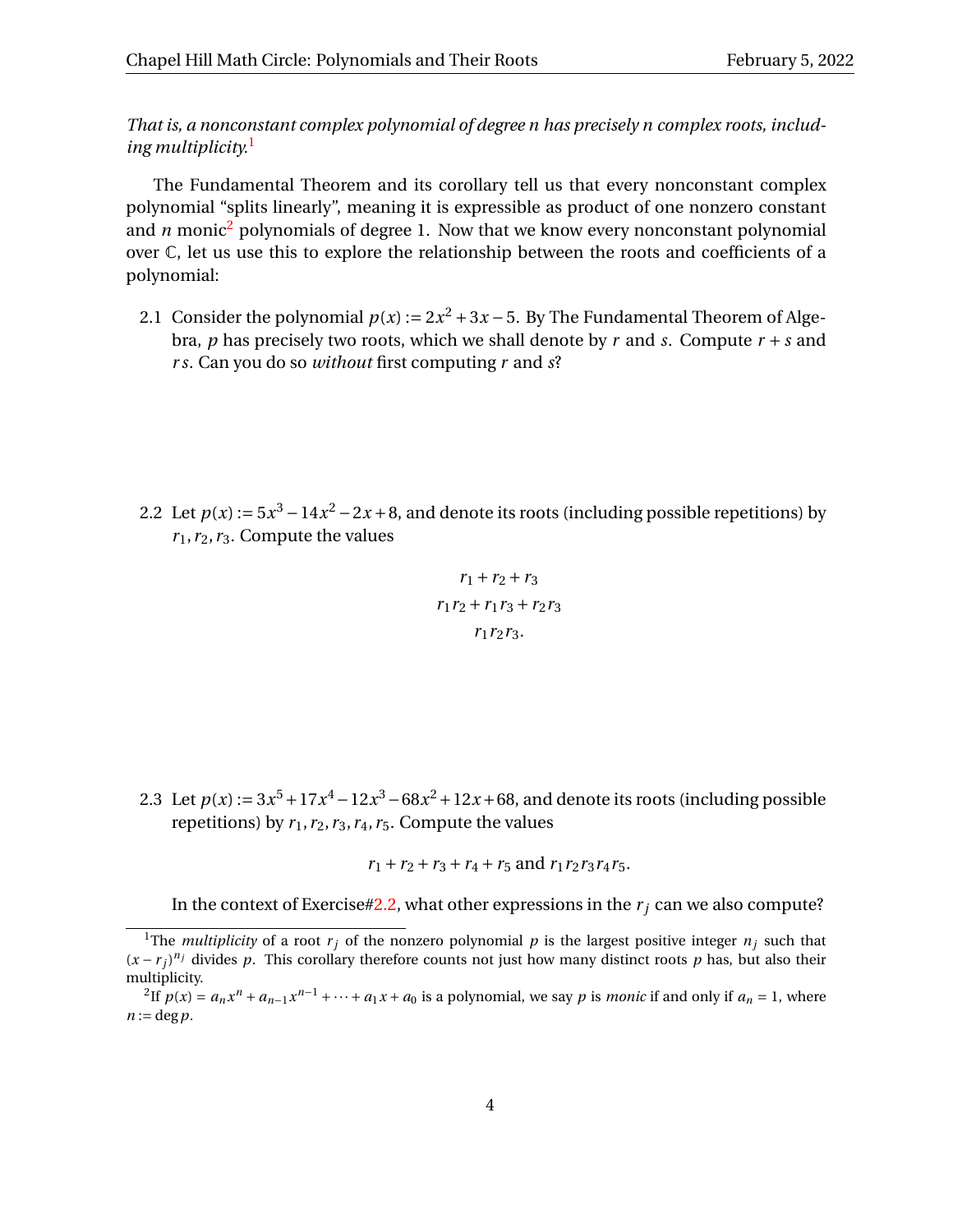<span id="page-4-0"></span>2.4 Let  $p(x) = a_n x^n + \cdots + a_1 x + a_0$  be a polynomial over  $\mathbb C$  with degree  $n \ge 1$ . Further, let  $r_1, r_2, \ldots, r_n$  be the roots of  $p$ , including possible repetitions. Compute the values

$$
r_{1} + r_{2} + \dots + r_{n}
$$
\n
$$
r_{1}r_{2} + \dots + r_{1}r_{n} + r_{2}r_{3} + \dots + r_{2}r_{n} + \dots + r_{n-1}r_{n}
$$
\n
$$
r_{1}r_{2}r_{3} + \dots + r_{n-2}r_{n-1}r_{n}
$$
\n
$$
\vdots
$$
\n
$$
r_{1}r_{2} \dots r_{n-1} + \dots + r_{2}r_{3} \dots r_{n}
$$
\n
$$
r_{1}r_{2} \dots r_{n}
$$

in terms of the coefficients  $a_0, a_1, \ldots, a_n$ . The resulting equations are called *Vieta's Formulas*.

2.5 Let *r*, *s* be the roots of the polynomial  $p(x) := x^2 + 4x + 7$ .

What is the value of

 $r^3 + s^3$ ?

Can you compute the value of

$$
r^2s + rs^2 + 11rs,
$$

as well?

# **3 Polynomials in Multiple Variables and Symmetric Polynomials**

Vieta's Formulas help us connect the coefficients of a polynomial *p* in one variable to the relevant expressions in the roots  $r_1, r_2, ..., r_n$  of  $p$ . Note that these expressions are multivariable polynomial expressions in the  $r_j$ , too. For example, if  $e_n(x_1, x_2,...,x_n) := x_1x_2 \cdots x_n$ , then evaluating at the point  $(r_1, r_2, \dots, r_n) \in \mathbb{C}^n$ , we have

$$
e_n(r_1, r_2, \cdots, r_n) = (-1)^n \cdot \frac{a_0}{a_n}.
$$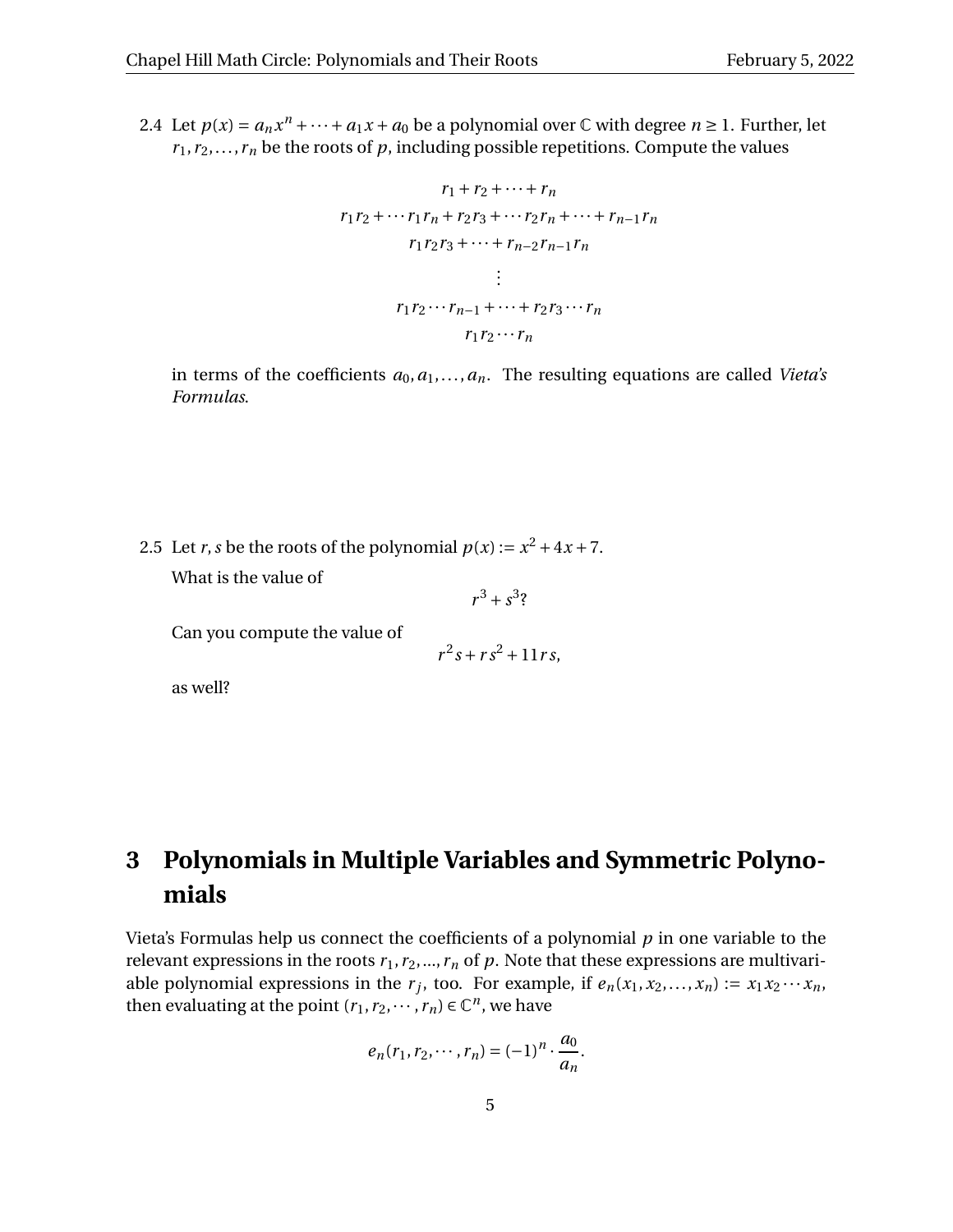Further,  $e_1$  is such that any permutation of the variables  $x_1, x_2, \ldots, x_n$  does not change the polynomial  $e_1$ . (For example,  $e_1(x_1, x_2, x_3) = e_1(x_3, x_1, x_2) = e_1(x_2, x_1, x_3)$ , etc.) The form of the identites in Vieta's Formulas therefore motivates us to properties of certain classes of multivariable polynomial functions.

**Definition 3.1.** Let  $p(x_1, x_2,...,x_n) \in \mathbb{C}[x_1, x_2,...,x_n]$ . Then *p* is a *symmetric polynomial* if and only if for every permutation<sup>[3](#page-5-0)</sup>  $\tau$  on the set  $\{1,2,\ldots,n\}$ ,

$$
p(x_1, x_2,..., x_n) = p(x_{\tau(1)}, x_{\tau(2)},..., x_{\tau(n)}).
$$

**Example 3.2.** The following are examples—and nonexamples—of symmetric polynomials in  $\mathbb{C}[x_1, x_2, ..., x_n]$ :

- $p(x, y) := x^2 + 5xy + y^2$  is symmetric in  $\mathbb{C}[x, y]$
- $p(x, y) := x^2 + 5xy 2y^2$  is not symmetric in  $\mathbb{C}[x, y]$

To see this, note that  $p(y, x) = y^2 + 5xy - 2x^2$ , and therefore  $p(x, y) \neq p(y, x)$ . Therefore, the permutation that transposes  $x$  and  $y$  shows that  $p$  is not symmetric.

• For every nonnegative integer *k*,

$$
\sigma_k(x_1, x_2, \dots, x_n) := x_1^k x_2^k + \dots + x_n^k
$$

is symmetric in  $\mathbb{C}[x_1, x_2, \ldots, x_n]$ . Each  $\sigma_k$  is called the *power sum polynomial of degree k*.

- If  $a \in \mathbb{C}$  is a constant, and  $p$ ,  $q$  are symmetric polynomials in  $\mathbb{C}[x_1, x_2, \ldots, x_n]$ , then so are  $ap$ ,  $p + q$ , and  $pq$ .
- Whether a polynomial is symmetric depends not just on the polynomial, but on the ambient space of polynomials.

For example,  $x^2 + 5xy + y^2$  is symmetric in  $\mathbb{C}[x, y]$ , but it is *not* symmetric in  $\mathbb{C}[x, y, z]$ . In the latter ring,  $p(x, z, y) = x^2 + 5xz + z^2 \neq x^2 + 5xy + y^2 = p(x, y, z)$ .

<span id="page-5-0"></span><sup>3</sup>*Question:* Do you understand what a permutation on a set *S* is? If not, please ask!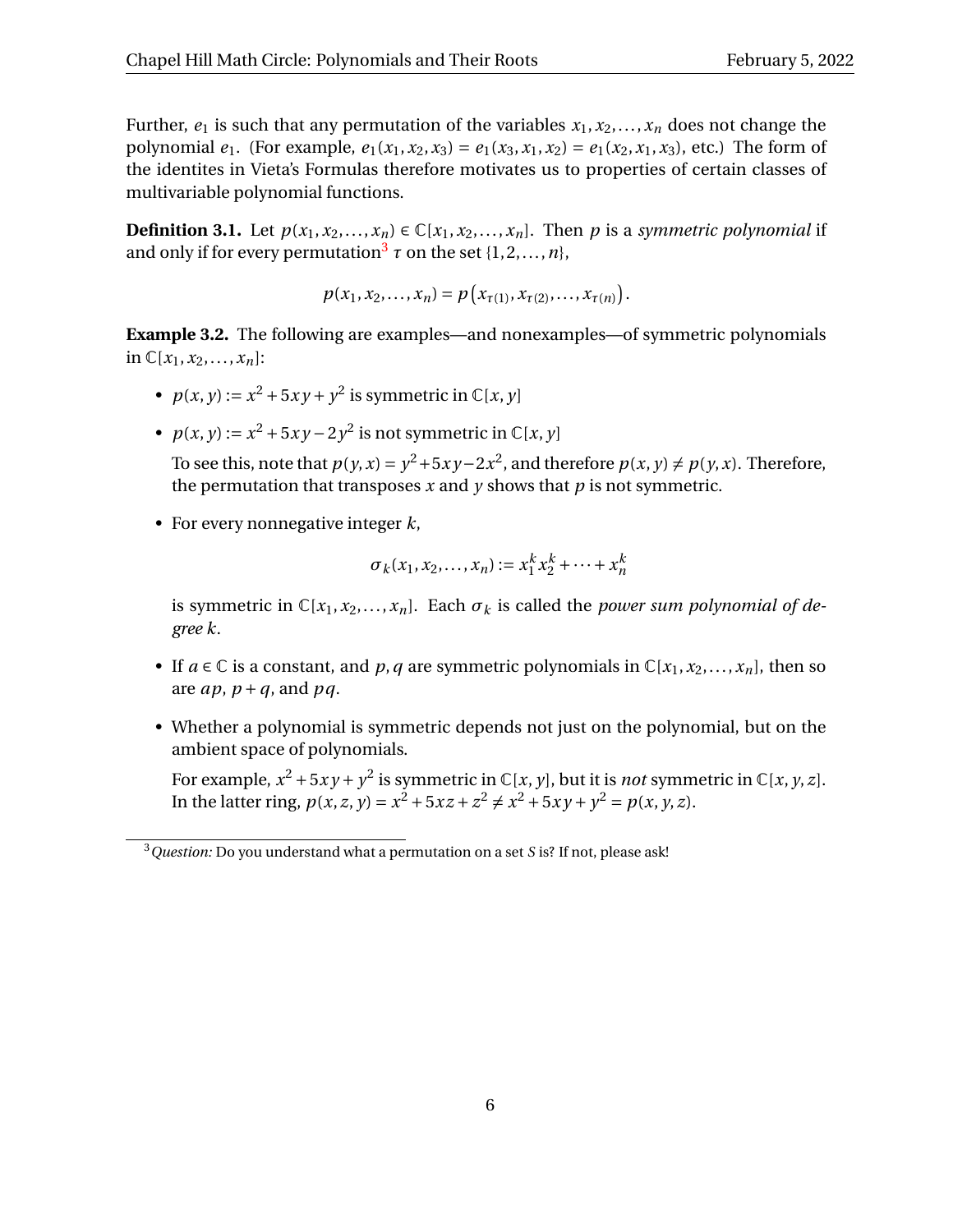$$
e_0(x_1, x_2, ..., x_n) := 1
$$
  
\n
$$
e_1(x_1, x_2, ..., x_n) := x_1 + x_2 + \cdots + x_n
$$
  
\n
$$
e_2(x_1, x_2, ..., x_n) := \sum_{1 \le j_1 < j_2 \le n} x_{j_1} x_{i_2}
$$
  
\n
$$
e_3(x_1, x_2, ..., x_n) := \sum_{1 \le j_1 < j_2 < j_3 \le n} x_{j_1} x_{j_2}
$$
  
\n
$$
\vdots \qquad \vdots
$$
  
\n
$$
e_k(x_1, x_2, \cdots x_k) := \sum_{1 \le j_1 < j_2 < \cdots < j_k \le n} x_{j_1} x_{j_2} \cdots x_{j_k}
$$
  
\n
$$
\vdots \qquad \vdots
$$
  
\n
$$
e_{n-1}(x_1, x_2, ..., x_n) := \sum_{1 \le j_1 < j_2 < j_3 \le n} x_{j_1} x_{j_2} \cdots x_{j_{n-1}}
$$
  
\n
$$
e_n(x_1, x_2, ..., x_n) := x_1 x_2 \cdots x_n.
$$

That is, for each *k* with  $1 \le k \le n$ , each  $e_k$  is the sum over all distinct *k*-at-a-time products over  $\{x_1, x_2, \ldots, x_n\}.$ 

#### **Example 3.4.**

• In  $\mathbb{C}[x, y, z]$ , we have

$$
e_1(x, y, z) := x + y + z
$$
  
\n
$$
e_2(x, y, z) := xy + xz + yz
$$
  
\n
$$
e_3(x, y, z) := xyz.
$$

• For every positive integer  $n \ge 2$ , in  $\mathbb{C}[x_1, x_2, \ldots, x_n]$ , we have

$$
e_{n-1}(x_1, x_2, ..., x_n) := x_1 x_2 \cdots x_{n-2} x_{n-1} + x_1 x_2 \cdots x_{n-2} x_n + x_1 x_2 \cdots x_{n-3} x_{n-1} x_n + \cdots + x_1 x_3 \cdots x_{n-1} x_n.
$$

• Let  $p(x) \in \mathbb{C}[x]$  be a polynomial of degree *n*, and whose roots (including multiplicity) are  $r_1, r_2, \ldots, r_n$ . Then we can express Vieta's Formulas (Exercise [#2.4\)](#page-4-0) in terms of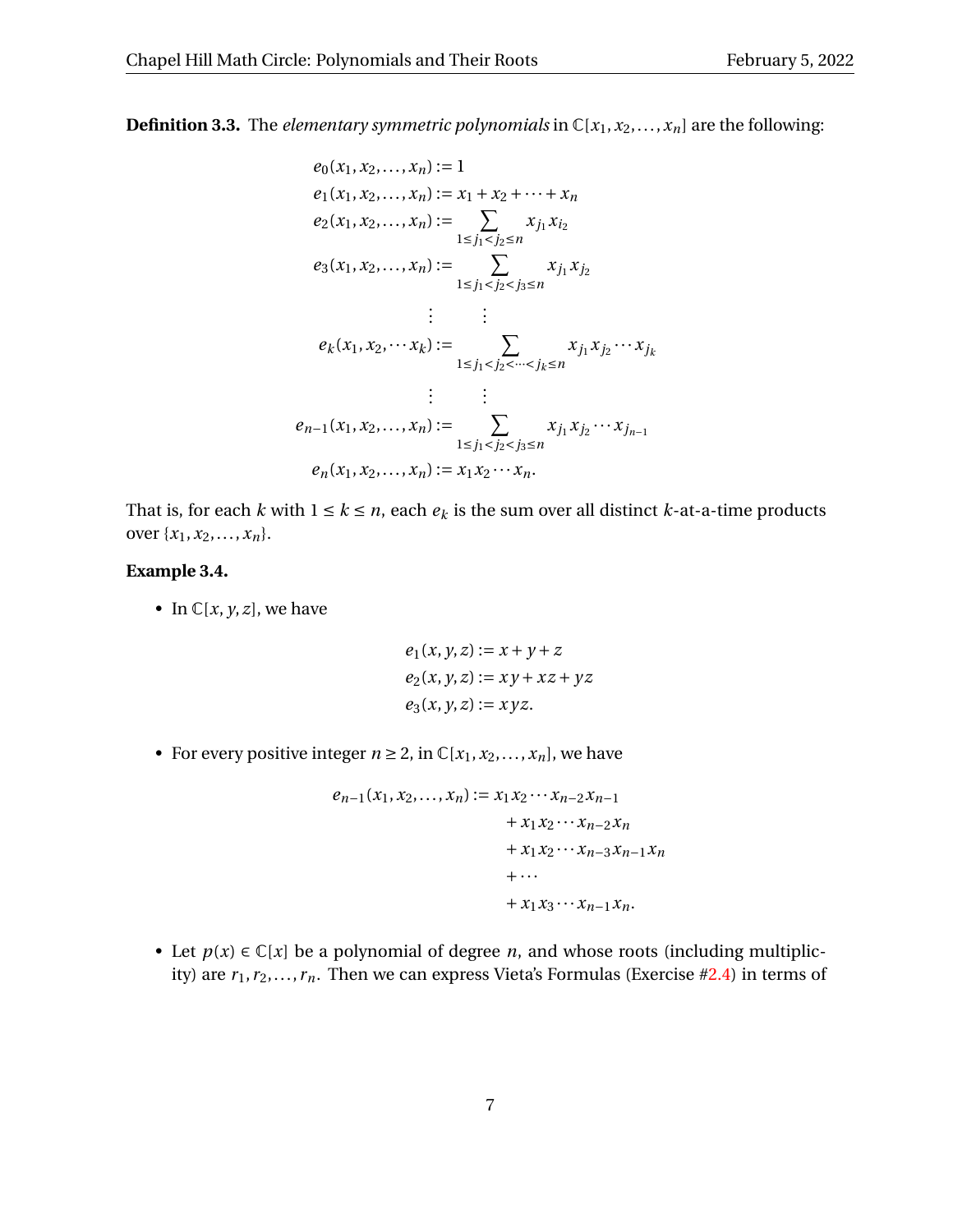elementary symmetric polynomials:

$$
e_1(r_1, r_2, ..., r_n) = -\frac{a_{n-1}}{a_n}
$$
  
\n
$$
e_2(r_1, r_2, ..., r_n) = \frac{a_{n-2}}{a_n}
$$
  
\n
$$
\vdots = \vdots
$$
  
\n
$$
e_k(r_1, r_2, ..., r_n) = (-1)^k \cdot \frac{a_{n-k}}{a_n}
$$
  
\n
$$
\vdots = \vdots
$$
  
\n
$$
e_n(r_1, r_2, ..., r_n) = (-1)^n \cdot \frac{a_0}{a_n}.
$$

3.1 Consider the symmetric polynomial  $p(x, y) := x^3 + y^3 \in \mathbb{C}[x, y]$ . Express *p* in terms of the elementary symmetric functions in  $\mathbb{C}[x, y]$ .

3.2 Consider the symmetric polynomial  $p(x, y, z) := x^2 + y^2 + z^2 \in \mathbb{C}[x, y, z]$ . Express *p* in terms of elementary symmetric functions.

3.3 Let  $p(x, y, z) \in \mathbb{C}[z, y, z]$  be a symmetric polynomial containing the monomial  $xyz^2$ . What other terms must appear in *p*?

3.4 **[Challenging:]** Prove the following theorem.

**Theorem 3.5** (The Fundamental Theorem of Symmetric Polynomials)**.** *Let p be any symmetric polynomial in* C[*x*1,*x*2,...,*xn*]*. Prove that there exists some polynomial q itself not necessarily symmetric!—such that*  $q \in \mathbb{C}[x_1, x_2, \ldots, x_n]$  *and* 

 $p(x_1, x_2,..., x_n) = q(e_1(x_1, x_2,..., x_n), e_2(x_1, x_2,..., x_n),..., e_n(x_1, x_2,..., x_n)).$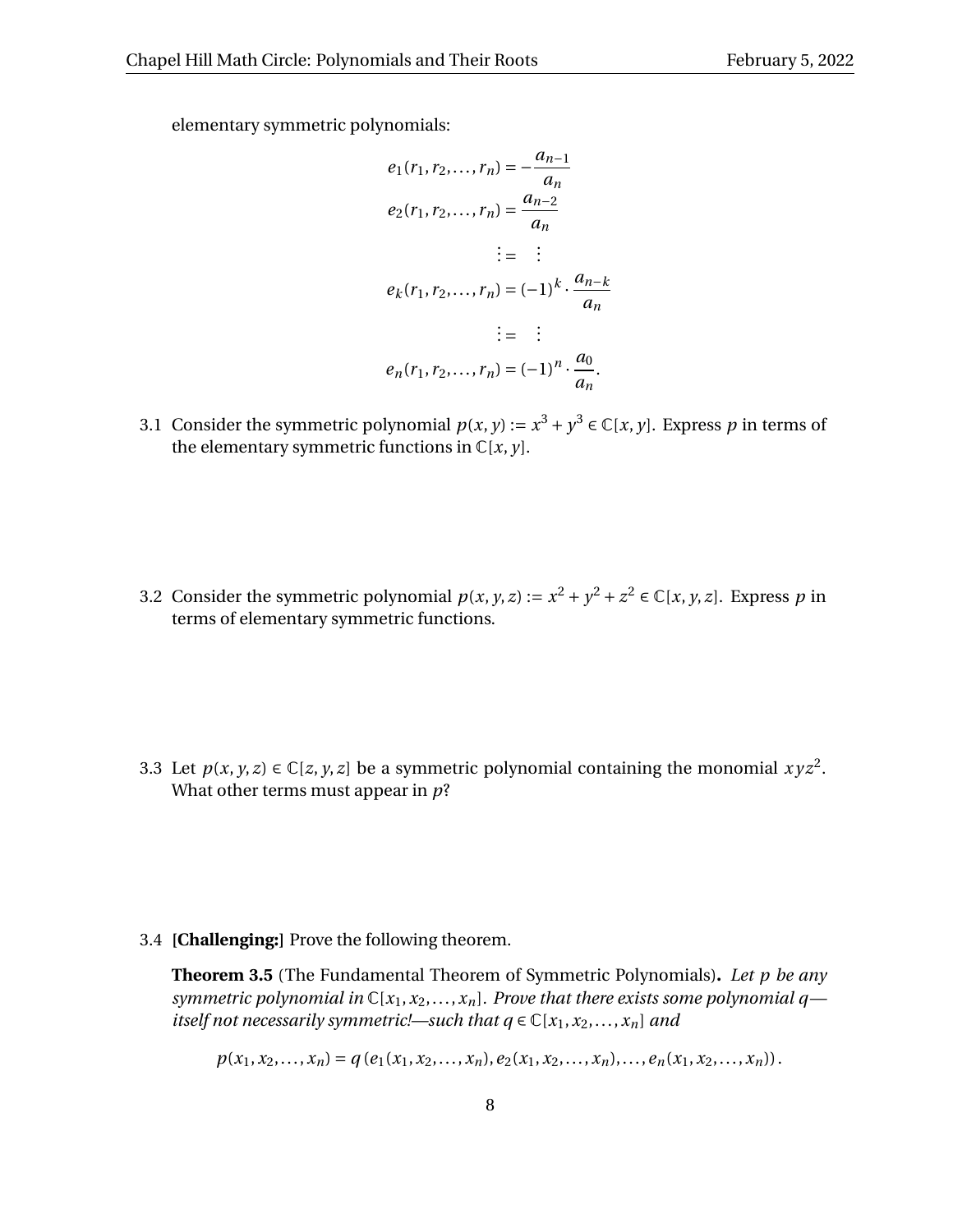*Furthermore, q is uniquely determined by by p.*

### **4 Playing with Polynomials**

4.1 Let *x* be a number such that

What is the value of

Can you compute the value of

$$
x^{2} + \frac{1}{x^{2}}
$$

$$
x^{3} + \frac{1}{x^{3}}
$$

 $x + \frac{1}{x}$ *x*  $= 1.$ 

as well? Can you further generalize?

4.2 Let  $\alpha \in \mathbb{C}$ . We say that  $\alpha$  is an *algebraic number* if and only if there exists some nonconstant polynomial  $p \in \mathbb{Q}[x]$  such that  $p(\alpha) = 0$ . One can show that for every algebraic number, there exists a unique *minimal polynomial*  $p \in \mathbb{Q}[x]$  such that (a)  $p(\alpha) = 0$ , (b) *p* is irreducible in  $\mathbb{Q}[x]$ , and (c) *p* has *n* distinct roots in  $\mathbb{C}$ , where deg *p* = *n*.

Assume that *α* and *β* are algebraic numbers. Prove that *α*+*β* and *αβ* are also algebraic numbers.

*Hint:* Say *α* and *β* have minimal polynomials *p* and *q*, respectively, where *n* := deg*p* and  $m := \deg q$ . Consider the *conjugates* { $\alpha_i$ } of  $\alpha$ , the collection of all *n* complex roots of  $p$ , and  ${\beta_i}$ , the set of all  $m$  complex roots of  $q$ . Define polynomials

$$
S(x) := \prod_{1 \le i \le n} \prod_{1 \le j \le m} \left( x - (\alpha_i + \beta_j) \right)
$$

and

$$
P(x) := \prod_{1 \leq i \leq n} \prod_{1 \leq j \leq m} \left( x - (\alpha_i \beta_j) \right).
$$

What can we say about the coefficients of *S* and *P*?